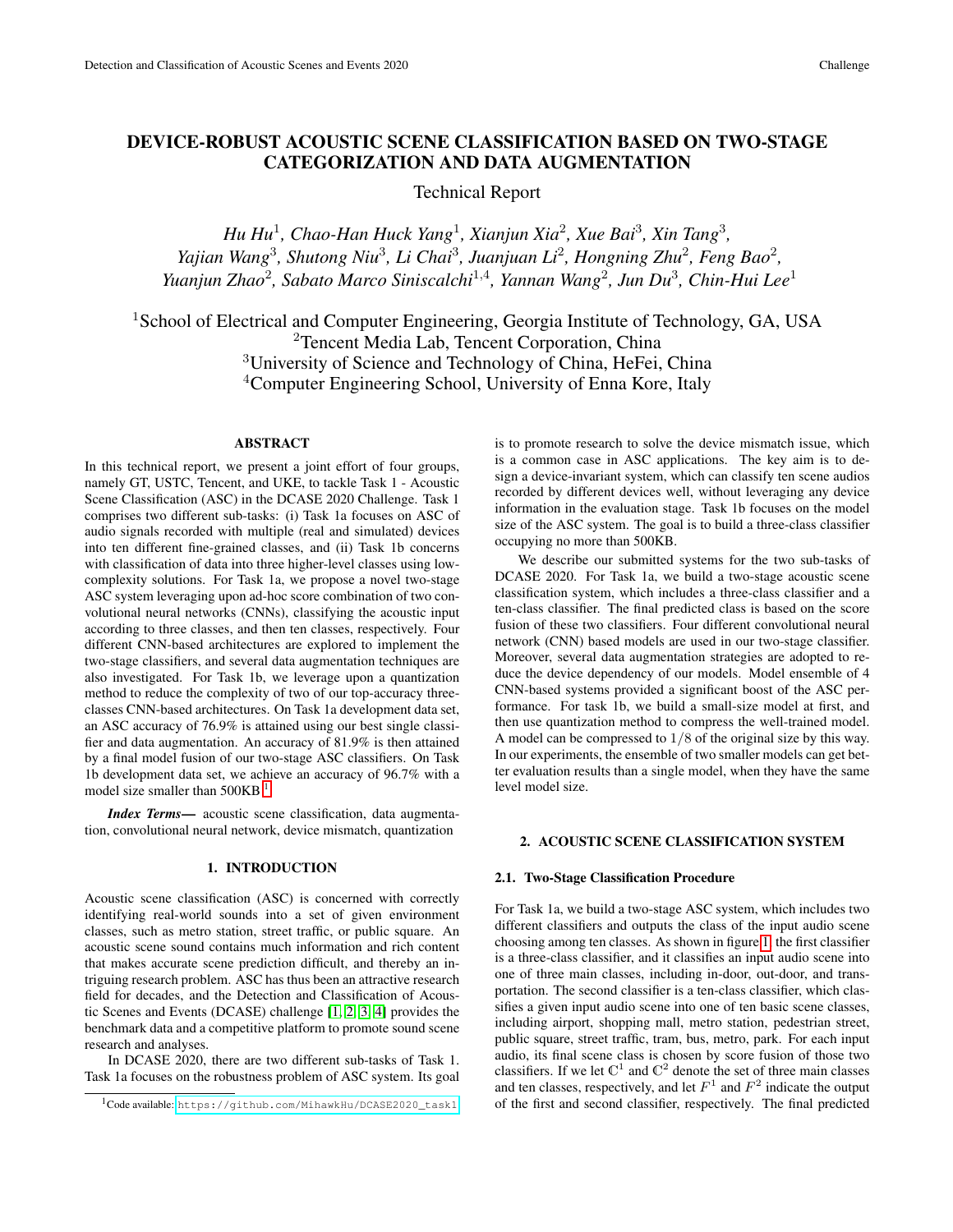

<span id="page-1-0"></span>Figure 1: The proposed two-stage acoustic scene classification system for Task 1a.

class  $Class(x)$  for the input x is:

$$
Class(x) = \underset{q, (p \in \mathbb{C}^1, q \in \mathbb{C}^2, p \supset q}{\text{argmax}} F_p^1(x) * F_q^2(x),
$$

where  $p \supset q$  means that p can be though of a super set of q. For example, transportation class is the super set for bus, tram, and metro classes. Therefore, the probability of an input audio clip to be from the public square scene is equal to the product of the probability of out-door place given by  $F_p^1(x)$  and the probability of public square given by  $F_q^2(x)$ .

### 2.2. CNN-based Classifiers

Five CNN based architectures, which differ one from another for specific details concerning the usage of (i) time and frequency pooling (sub-sampling) operations, (ii) independent frequency sub-band analysis, (iii) shortcut connections (i.e., residual mapping functions), and (iv) number of convolutional layers, are used:

- FCNN (fully convolutional neural network): FCNN is a VGG [\[5\]](#page-4-4)-like fully convolutional network based on 9 stacked convolutional layers with small kernel sizes. Each convolutional layer is followed by a Batch Normalization operation and ReLU activation layer. Dropout is also used in the convolutional layers from five to the last in order to alleviate overfitting issues. A  $2 \times 2$  max-pooling layer is appended after the second, fourth, and eighth ReLu-based layers. Channel attention is applied to each output channel of the last convolutional layer, followed by a global pooling layer. Finally, a 10-way softmax layer is used to generate the final classification decision. In Task 1b, we use an FCNN with a similar architecture but much fewer parameters, and we refer to that model as small-FCNN.
- fsFCNN (frequency sub-sampling controlled fully convolutional neural network): Through our experiments on DCASE 2020 Task 1a, we noticed that reducing max-pooling in the frequency axis helped contrasting overfitting issues; thereby, we deployed a neural architecture very similar to the abovementioned FCNN but having 11 stacked convolutional layers. Moreover,  $2 \times 2$  max-pooling layer is appended only after the second and fourth ReLU-based layers. A  $1 \times 2$  max-pooling layer instead follows the sixth, and eighth ReLU-based layers. Channel attention is applied to each output channel of the last convolutional layer, followed by a global pooling layer. Finally, a 10-way softmax layer is used to generate the final classification result.
- fsFCNN-s (frequency sub-sampling controlled fully convolutional neural network with split frequency bands): Each input feature map is first split ('-s' in the model name) into two

sub-feature maps along a frequency dimension. If there are N frequency bins, frequency bins between 0 and  $(N/2) - 1$  are processed by an fsFCNN, and frequency bins between  $N/2$ and N would be independently processed by another fcFCNN. The processing will happen in parallel up to the ReLU-based layer. Then the two processed streams would be concatenated and processed by two further convolutional layers. Finally, a global pooling layer and 10-way softmax is used to get the final scene classification decision.

- Resnet (17-layer residual network): Resnet model is a residual network [\[6\]](#page-4-5). We use the network structure proposed in [\[7\]](#page-4-6), which has 17 convolutional layers. There is no frequency subsampling throughout the whole network. Each input feature map is divided into two sub-feature maps along the frequency dimension. To be specific, if we have  $N$  frequency bins, the first  $N/2$  and the second half are processed by two parallel stacked convolutional layers. Thus, we have a two-stage model structure. Like FCNN, a global pooling layer and 10-way softmax are used to get the final utterance level prediction results. Different from the structure in [\[7\]](#page-4-6), in our final submission, we double the filter number of each convolutional layer, and we denote it to Resnet-d.
- Mobnet (MobileNet-v2): Mobnet is based on MobileNet-v2 [\[8\]](#page-4-7). The key feature of Mobnet is its low complexities despite the high accuracies that can be attained, as demonstrated in [\[8\]](#page-4-7). Mobnet uses lightweight depth-wise convolutions to process features in the intermediate expansion layer. We leveraged a relatively small-size Mobnet to tackle Task 1b.

# 3. DATA AUGMENTATION STRATEGY

A key element of our submission is the use of several data augmentation strategies. The first four strategies discussed below do not generate extra training data; whereas, the remaining schemes generate extra training data. In Task 1a, all the following data augmentation methods except channel confusion were used. In Task 1b, mixup, data augmentation schemes are limited to channel confusion, and spectrum augment.

- Mixup: It was proposed in [\[9\]](#page-4-8) and is often adopted to train ASC models. We use mixup with alpha equal to 0.4. Mixup is performed at a mini-batch level: Two data batches, along with corresponding labels, are randomly mixed in each training step.
- Random cropping: It was proposed in [\[7\]](#page-4-6). During the training stage, the input data is randomly cropped into a fixed-length along the time axis. In our experiments, the input data with the size of  $423 \times 128 \times 3$  is cropped into  $400 \times 128 \times 3$ input feature map. Due to quantization constraints on dynamic ranging, random cropping is not applied to Task 1b.
- Channel confusion: It is used in Task 1b only. Two channels in input data are randomly swapped.
- Spectrum augmentation: It was proposed in [\[10\]](#page-4-9) and showed a significant boost of the automatic speech recognition performance. In our implementation, we carried out spectrum augmentation over each input feature map. We applied it at a minibatch level. For a batch data in the training step, each feature map is randomly masked in both time and frequency axes. With respect to [\[10\]](#page-4-9) terminology, we set the parameter of time and frequency mask to 10% of their dimensions, respectively.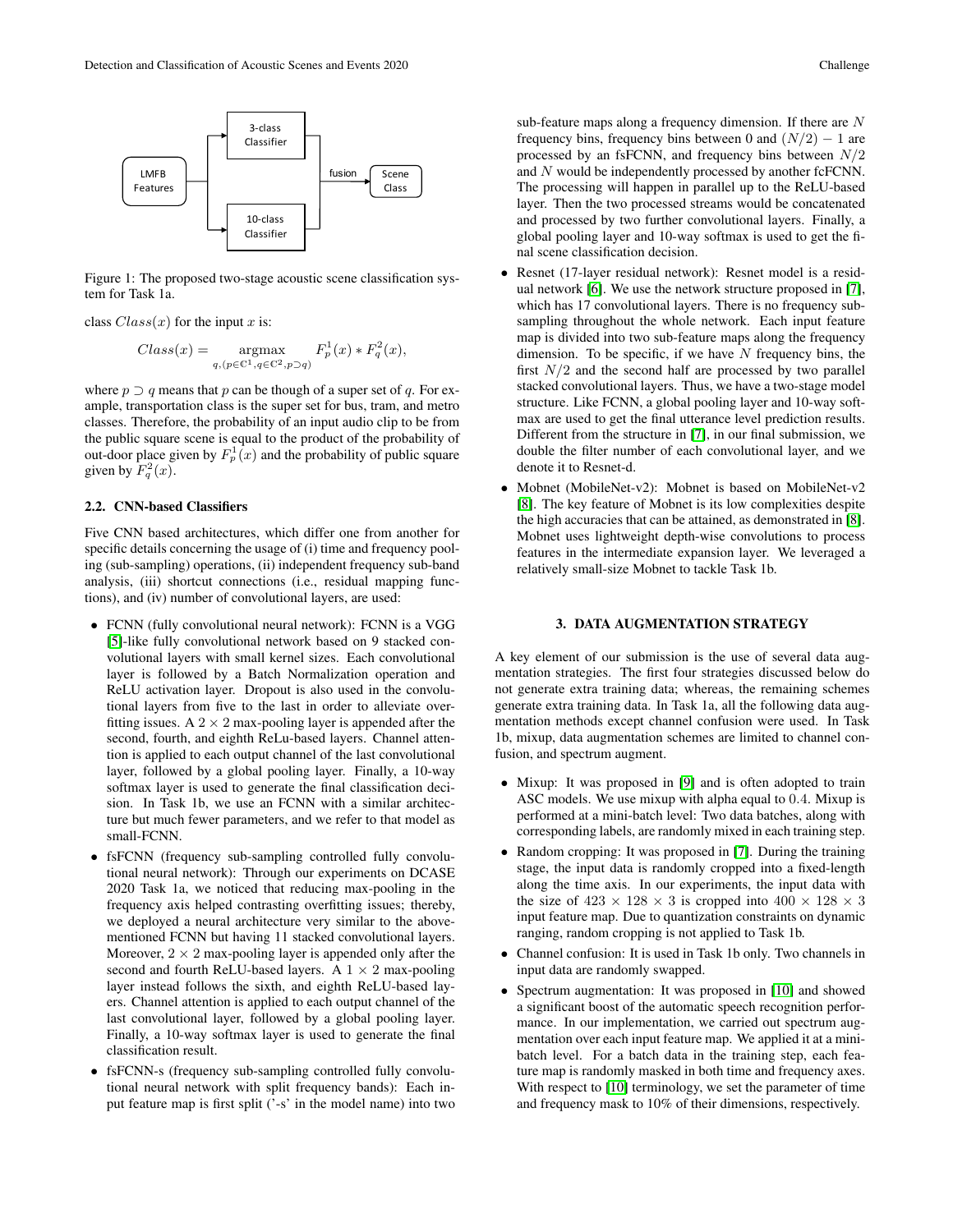| Idx.             | System        | Scale | Spec-aug | $5*Aug$     | Reverb<br>$+DRC$ | Two-stage | A<br>acc. $%$ | B&C<br>acc. $%$ | $s1-s3$<br>acc. $%$ | $s4-s6$<br>acc. $%$ | val<br>loss | Avg<br>acc. $%$ |
|------------------|---------------|-------|----------|-------------|------------------|-----------|---------------|-----------------|---------------------|---------------------|-------------|-----------------|
| (0)              | Baseline [4]  |       |          |             |                  |           | 70.6          | 61.6            | 53.3                | 44.3                | 1.37        | 54.1            |
| (1)              | Resnet        |       |          |             |                  |           | 78.5          | 72.6            | 68.8                | 68.1                | 1.28        | 70.2            |
| (2)              | Resnet        | v     |          |             |                  |           | 78.8          | 72.1            | 69.3                | 69.5                | 1.30        | 71.0            |
| (3)              | Resnet        |       |          |             |                  |           | 80.3          | 73.5            | 71.4                | 67.7                | l.26        | 71.6            |
| (4)              | Resnet-d      | v     |          |             |                  |           | 79.7          | 74.8            | 71.9                | 70.7                | 1.28        | 73.0            |
| (5)              | Resnet-d      | Y     | v        | Y           | Y                |           | 83.0          | 76.1            | 73.6                | 71.0                | 1.23        | 74.6            |
| (6)              | <b>FCNN</b>   | v     | v        | $\mathbf v$ |                  |           | 88.5          | 79.8            | 74.6                | 70.6                | 1.08        | 76.0            |
| (7)              | <b>FCNN</b>   | Y     |          | Y           | Y                |           | 87.3          | 79.5            | 75.7                | 73.0                | 1.07        | 76.9            |
| $\overline{(8)}$ | fsFCNN        | v     |          | v           | v                |           | 83.9          | 78.6            | 75.4                | 72.8                | 1.13        | 76.2            |
| (9)              | $(7)+(8)$     | Y     |          | Y           | Y                |           | 87.6          | 79.8            | 76.4                | 73.8                | 1.12        | 77.5            |
| (10)             | $(5)+(7)+(8)$ | Y     | v        | v           | Y                |           | 87.0          | 81.5            | 78.0                | 76.9                | 1.22        | 79.4            |
| (11)             | $(7)+(8)$     | v     | v        | Y           | Y                | v         | 89.1          | 82.4            | 78.5                | 77.5                | 0.84        | 80.2            |
| (12)             | $(5)+(7)+(8)$ | v     |          | v           | v                | v         | 87.9          | 84.1            | 80.4                | 79.9                | 0.94        | 81.9            |

<span id="page-2-0"></span>Table 1: Experimental results on Task 1a. 'Scale' means scaling input data to [0,1]. 'Spec-aug' means performing a mini-batch level spectrum augment method. '5\*Aug' means using extra five kinds of augmented data, including spectrum correction, pitch shift, speed change, add random noise, and mix audios. 'Two-stage' means using a two-stage classification system. All 'Y' in the table means we used that method.

- Spectrum correction: It was proposed in [\[11\]](#page-4-10) and demonstrated moderate device adaptation properties. However, spectrum correction aims at transforming a given input spectrum to that of a reference, possibly ideal, device. Different from the original idea, we here employ spectrum correction as a data augmentation technique. To this end, we had to modify the original procedure as follows: (i) we create a reference device spectrum, by averaging the spectrum from all training devices except that from device A; (ii) we correct the spectrum of each training waveform collected with device A to obtain extra data.
- Reverberation + Dynamic Range Compression (DRC): It's inspired to the procedure used by the organizers to generated simulated devices, namely s1-s11. In fact, s1-s11 data is generated by adding reverberation followed by DRC to audio collected with device A.
- Pitch shift: For each training waveform, we randomly shift the pitch based on the uniform distribution.
- Speed change: For each training waveform, we randomly change the audio speed based on the uniform distribution. If the output waveform is longer than the original one, extra samples are dropped from the end. If shorter, padding is applied till attaining the same input length.
- Random noise: For each training waveform, random Gaussian noise is added.
- Mix audios: We randomly mix two audios from the same acoustic scene class. It's device-independent; this data augmentation scheme might help simulate a new "device."

## 4. QUANTIZATION FOR MODEL COMPRESSION

In Task 1b, the main goal is to keep the system size within 500 Kilobytes (KB). A post-training quantization method, which is provided by Tensorflow2 [\[12\]](#page-4-11), is used to compress our neural models. Quantization not only reduces the model size but also improves hardware accelerator latency with little degradation in final classification accuracy. In our submission, we used dynamic range quantization (DRQ). In DRQ, neural weights are quantized from floating-point to integer having a 8-bit precision. Leveraging DRQ, we thus trans-

ferred our neural architectures from a 32-bit TensorFlow format to a 8-bit TensorFlow-lite format, which compresses the model size to about 1/8 of its original size. According to our experimental evidence, such a compression method resulted in a minor ASC classification drop.

# 5. EXPERIMENTAL SETUP & RESULTS

# 5.1. Feature Extraction

DCASE2020 ASC audio clips have a fixed-length of 10 seconds. Log-mel filter bank (LMFB) features were used in our experiments as audio features. The input audio waveform is analyzed with a 2048 SFFT points, a window size of 2048 samples, and a frameshift of 1024 samples. The librosa [\[13\]](#page-4-12) library is used to generate LMFBs, and the HTK formula definition for the Mel scale is adopted. Due to different sampling rates for Tasks 1a and 1b, the final spectrogram has 431-time bins in Task 1a and 469-time bins in Task 1b, but the number of frequency bins is 128 in both tasks. Log-mel deltas and delta-deltas without padding were also computed, which reduced the number of time samples to 423 for Task 1a, and 461 for Tasks 1b. The final input tensor size is thus  $423 \times 128 \times 3$  for Task 1a, and  $461 \times 128 \times 6$  for Task 1b. Before feeding the speech feature tensors into CNN classifier, we scaled each feature value into [0,1].

### 5.2. Model Training

For the train-test split, we adopt the official recommended way to split the development material. For Task 1a, there are 13965 train audio clips, and 2970 test audio clips. The training set includes audio from devices A, B, C, and s1-s3. The test set covers data from those six devices and extra data from unseen devices s4, s5, and s6. Device A data dominates the training set, which has over 10K utterances. In the test set, the number of waveforms from each device is the same. For Task 1b, there are 9185 train waveforms and 4185 test waveforms. All audio clips are from device A. Stochastic gradient descent (SGD) with a cosine-decay-restart learning rate scheduler is used to train our models. The maximum and minimum learning rates are 0.1 and 1e-5, respectively. In our final submis-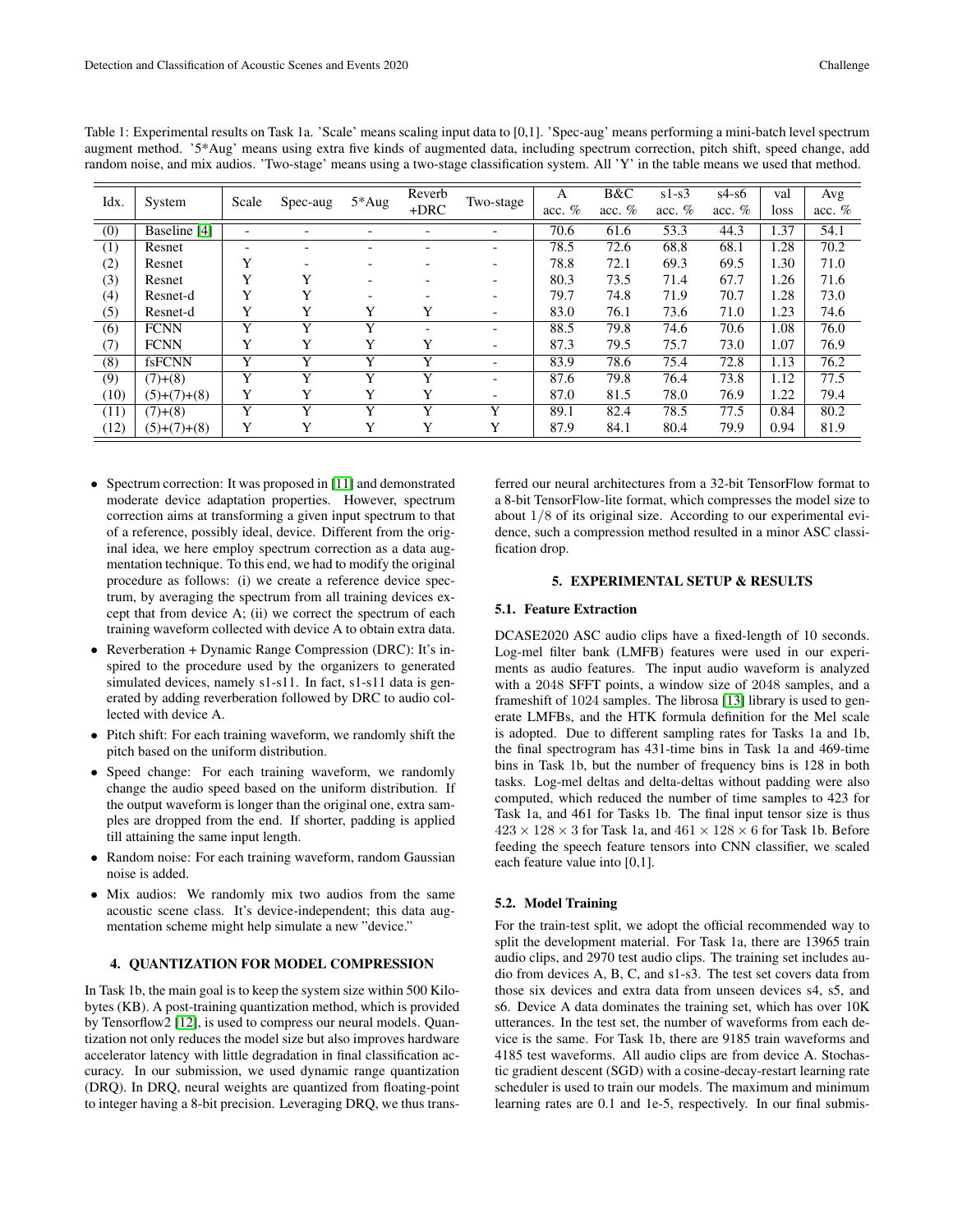sion, all development data is used. And due to there is no validation data, we use the average output of models when learning rate hits around the minimum number. Keras [\[14\]](#page-4-13) is used to implement all our CNN-based models.

### 5.3. Results on Task 1a

In Table [1,](#page-2-0) we report only some of the evaluation results collected on Task 1a due to space constraints. In the training set, device A data accounts for around 75%, and device B, C, s1-s3 accounts for around 5%, respectively. Thus, based on the device information of data, we have divided the test set into four different subsets, which represent real source data (device A), real target data (device B & C), the target seen simulated data (device s1-s3), and target unseen simulated data (device s4-s6).

For comparison, model (0) gives the accuracy of the baseline ASC system provided by the DCASE2020 organizers. For systems (1) to (3), we investigate the effect of scaling and spectrum augmentation. Scaling features to [0,1] give a 0.8% absolute improvement, and that gain is mainly from device s1-s6. Spectrum augmentation boosts the ASC accuracy from 71.0% to 71.6%, yet the accuracy on unseen devices drops significantly. Model (4) doubled Resnet parameters, and that leads to a significant enhancement of the ASC accuracy. Leveraging all data augmentation schemes, we can further improve ASC accuracy up to 74.6%, which is the best result using the Resnet based models discussed earlier.

Systems (6) to (8) are based on the FCNN architecture. The fsFCNN-s model is not evaluated on this train-test setup, but it's used in our final submission. Moving from Resnet-d to FCNN and leveraging all available training data (original and augmented), ASC accuracy goes from 74.6% to 76.9%, which represents the best result with a stand-alone FCNN-based architecture. Comparing models (6) and (7) allows us to appreciate the effect of the reverberation + DRC data augmentation. Indeed, it provides a large improvement in s1-s6 data, especially on unseen s4-s6. That is expected since s1-s6 data is generated by adding reverberation and applying DRC on device A data. Models (7), (8), and fsFCNN-split have very similar structures, yet when comparing classification results per testing utterance and among those three models, we observed over 20% difference in the final decision taken by the three models. Therefore, we keep all of those three models for the model ensemble stage.

Model ensemble is indeed known to boost the ASC accuracy, and we use a simple non-weighted average score fusion as system combination scheme. From the results corresponding to systems (9) to (10), we can see that a two-model combination outperforms any stand-alone systems. By increasing the number of models in the ensemble, we can attain an enhancement of the ASC accuracy from 77.5% (two models) to 78.1% (three models). Finally, after model ensemble, a three-class classifier is integrated through a score fusion approach leveraging the two-stage fusion scheme discussed in Section [2.](#page-0-1) From results referring to systems (11) and (12), we can argue that the proposed two-stage fusion strategy significantly improves ASC accuracy. In a two-model ensemble, the ASC accuracy increases from 77.5% to 80.2%; and further increases from 79.4% to 81.9% with a three-model ensemble. For the sake of completeness, it should be mentioned that the accuracy of the three-class classification system is 93.2%.

For our final system submissions, all of the development data is used. Due to resource and time limitations, some of our final submissions are not tested on the above-mentioned train-test split. Our four submissions include: 1) average ensemble of Resnet-d, Resnetd with attention, fsFCNN-s, and fsFCNN with attention; 2) average

ensemble of Resnet-d, FCNN, fsFCNN, and fsFCNN-s trained by different data strategies; 3) average ensemble of all models in 1) and 2); and 4) average ensemble of all models in 1) and 2) except Resnet based models.

## 5.4. Results on Task 1b

Table [2](#page-3-0) shows our evaluation results on Task 1b. Mobnet and smallfcnn models can attain an ASC accuracy of 95.2% and 96.4%, respectively. The model size can be reduced to about 1/8 of its original size using quantization. For Mobnet, it is observed a 0.4% performance drop. For small-fcnn, the performance drop is only equalt to 0.1%. We thus decide to carry out model ensemble, but we further reduce mobnet and small fcnn parameters before system combination to keep the final combined model size under 500 KB. Therefore, systems in rows 3 and 4 in Table [2](#page-3-0) are slightly different from those in row 1 and 2. In Table [2,](#page-3-0) we present the results by logistic regression based model ensemble. As expected, model ensemble achieves better accuracy than a stand-alone system even after quantization.

For our final submission, all of the development data is used. Among our four submissions, the first is from a single small-FCNN model, and the other three are from the ensemble of Mobnet and small-FCNN, including average ensemble of Mobnet and small-FCNN, logistic regression based ensemble of Mobnet and small-FCNN, and two small-FCNN models.

<span id="page-3-0"></span>Table 2: Experimental results on Task 1b.

| Model                              | Original<br>acc. % (size) | Quantization<br>acc. % (size) |  |  |
|------------------------------------|---------------------------|-------------------------------|--|--|
| mobnet                             | 95.2 (3.2M)               | 94.8 (411K)                   |  |  |
| small-FCNN                         | 96.4 (2.8M)               | 96.3 (357K)                   |  |  |
| Mobnet<br>$+$ small-FCNN-v1        | 96.8 (1.8M+1.9M)          | 96.7 (490K)                   |  |  |
| small-FCNN-v1<br>$+$ small-FCNN-v2 | 96.5 (1.9M+2.1M)          | 96.3 (499K)                   |  |  |

### 6. DISCUSSION & CONCLUSION

Although we achieve over 80% and 95% ASC accuracy on Task 1a and Task 1b, respectively, there is yet a large prediction difference between systems with very similar performance. For example, the prediction overlap of FCNN and fsFCNN is only 77%, which implied that there exists some audio clips are differently predicted by different systems with similar performance. By listening inspection, we realize that several audio clips are difficult to classify even for a human listener because some acoustic scenes are fuzzy by design. To bright ideas: voices of people in an indoor area can either be from a shopping mall or an airport, because the same micro-scene, i.e., a small shop, can be in either a shopping mall or an airport.

In this technical report, we have described our submitted systems to DCASE 2020 Tasks 1a and 1b challenges. For Task 1a, a two-stage classification system is designed, which includes both 3-class classifiers and 10-class classifiers. The final predicted class is determined by the score fusion of these two classifiers. Different fully CNN based classifiers and data augmentation techniques are investigated in our experiments. For Task 1b, small-size FCNN and mobnet are used as a classifier. The quantization method is performed to compress the ASC model to be less than 500KB. From our evaluation of development data, we achieve an accuracy of 81.9% on Task 1a, and 96.7% on Task 1b.